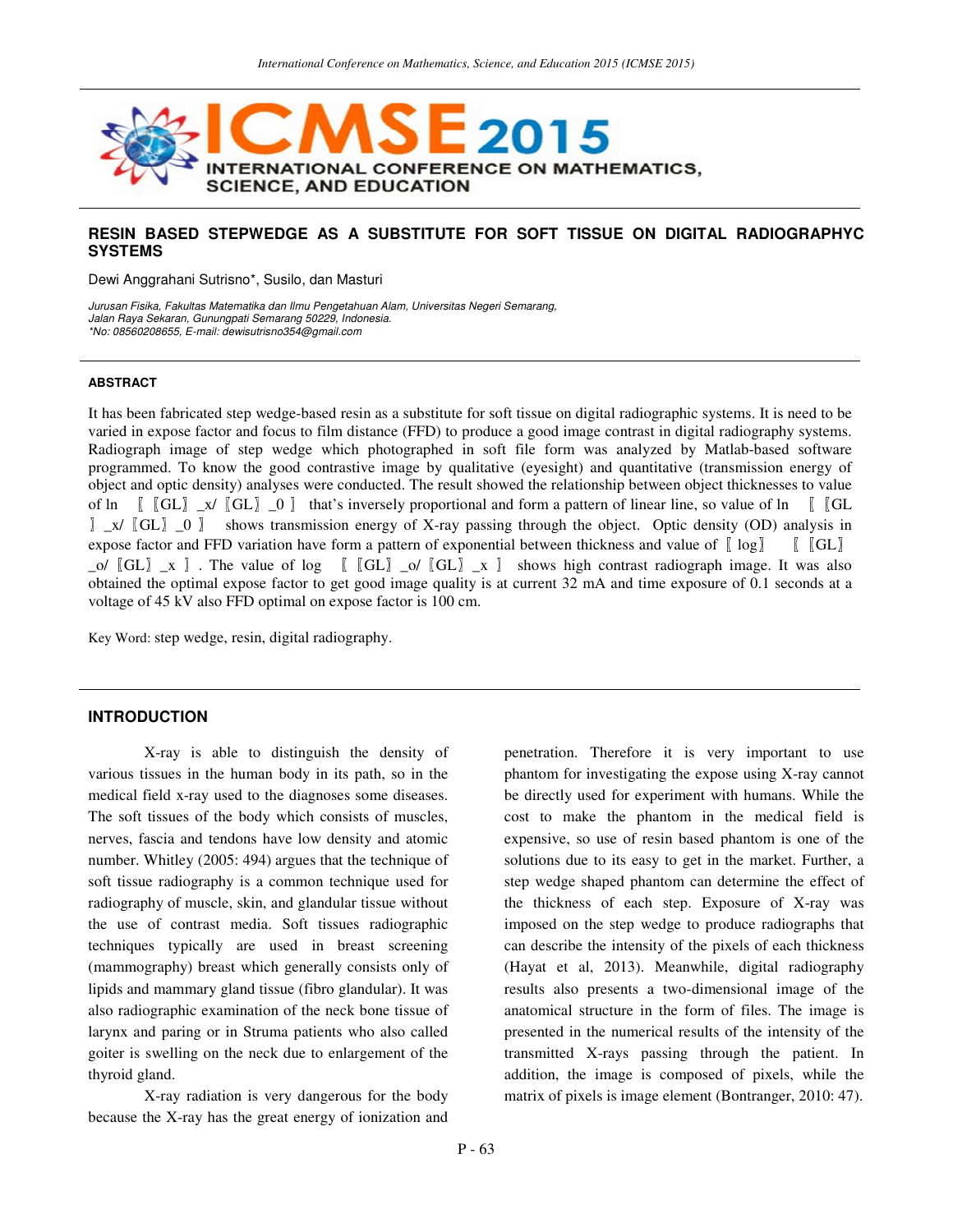# **METHODS**

## **Materials and equipment**

Step wedge made of unsaturated polyester resin was manufactured by Eternal Synthetic Resins (Changsu) Co., Ltd. According to Fink (2005; 1) the unsaturated polyester resin is a polyester formed from the condensation polymerization mixed of vinyl monomers (styrene) 60%. Curing process Eternal 2441PI resin with a radical initiator and promoter. Promoter (Cobalt N24 / 21) helps initiator decomposition since providing free radical. Mepoxe is an initiator that containing a few percent methyl ethyl ketone peroxide for polymerization of unsaturated polyester resin. Catalyst function on the resin to make the harden resin is faster. Furthermore, the resin is cut using the turret milling tool in order to form step wedge. The following specifications, the width is 1.5 cm, the length is 5.2 cm, the high max is 7.5 cm, the number of steps are 5, the difference in thickness / step are 1.5 cm, and the difference in length / step: 1.5 cm (Figure 1).



Figure 1. Resin based step wedge

### **Experimental**

This work was done by using a format of mobile digital radiography technology to expose resin based step wedge. The digital radiography (DR) is developed using



*(Reprinted from Susilo et al, 2014)* 

the existing components in the domestic or regional markets. Schematically as Figure 2, the digital radiography system using X-ray gives exposure to the object, then the unit light-tight tube based of intensifying screen. Intensifying screen is sensitive to X-ray function that is convert X-ray into visible light, next image is formed on the object can be captured by DSLR camera (Susilo et al, 2014).

Furthermore resin based step wedge was exposed using a digital radiography system with variations in the value of the voltage (kV) and the focus to film distance (FFD). Based on the theory Whitley (2005: 494), it was selected expose factor having low kVp category with a variation of parameters voltage of 45 until 50 kV and variations expose distance (FFD) from a distance of 80 up to 100 cm. in this work, we used voltage (kV) variation for FFD, current, and time of 80

cm, 32 mA, and 0.1 s respectively and for FFD variation the optimal factors expose was used.

## **Quantitative analysis**

Radiograph image digital radiography were analyzed using Matlab-based software programmed. Radiograph image type \* .JPG was observed, then taken a certain part (crop) of background and all steps ROI's (region of interest). The selected ROI results qualitatively are indistinguishable from the dark to the light and quantitatively, indicated by the value of gray level (gray level) of 0-255 (Susilo et al, 2009). According Priyawati (2011), filter image can be done to increase the brightness of the image. Mathematical operations performed by adding pixels to a certain value. The common radiography bright of a sample represents its optical density (DO), i.e the logarithm of the ratio of the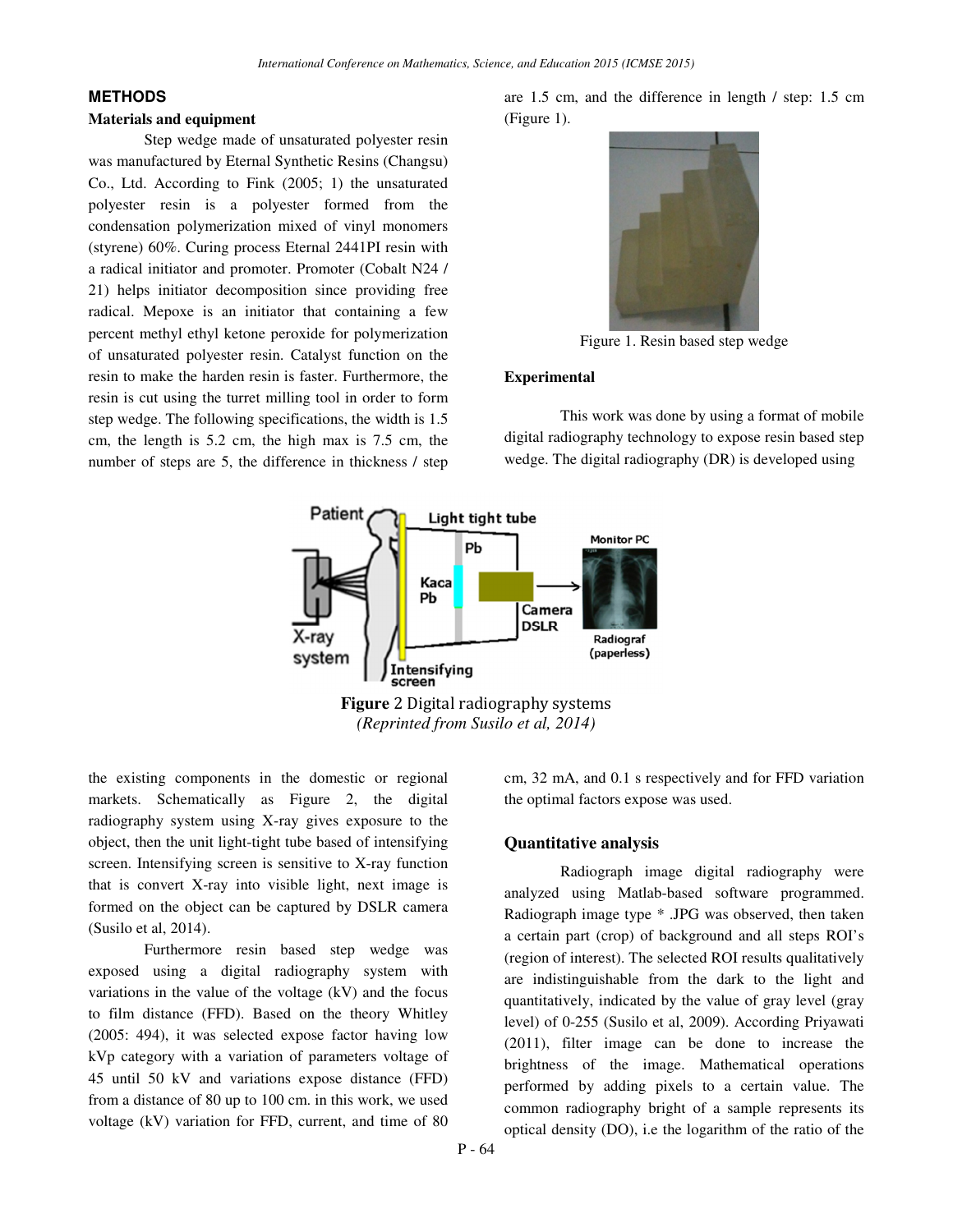incoming light intensity on the film to the light intensity transmitted through the film, that is mathematically expressed as:

$$
OD = \log(\frac{I_0}{I_x}) \dots \dots \dots \dots (1)
$$

With  $I_0$  is the intensity of incoming light on the film and  $I_x$  is transmitted light intensity. In the same way. Equation  $(1)$  can be written in the term of gray level (GL) as:

$$
OD = \log \frac{GL_0}{GL_x} \dots \dots \dots \dots \dots \dots \tag{2}
$$

With  $GL_0$  as the value of GL on the background image of the radiograph and  $GL_x$  is the value of  $GL$  on the object (Susilo et al, 2013).

The image resulted by radiography system is a mapping of X-ray beam that transmitted  $(I_x)$ , the first beam  $(I_0)$ , object thickness  $(x)$ , and linier absorption coefficient  $(\mu)$ . Therefore, the photon energy loss due to layer thickness, then beam intensity reduce.  $I_0$  and  $I_x$ relationship is as follows (Rowlands, 2002):

 $I_x = I_0 e^{-\mu x}$  ........ (3)

Using Matlab, equation (3) can be also written

as:

 $GL_x = GL_0 e^{-\mu x}$  ......... (4)

For make radiograph image analysis easier, it was GUI Matlab developed by entering some source codes so that the user only use it without knowing how the command work (Figure 3).



**Figure 3**. Display Matlab GUI analysis

### **RESULTS AND DISCUSSIONS**

Interaction of X-ray and the material was influenced by the production of X-ray and atomic material number. According to Fink (2005). Polyester are a resin having the ester functional group in their main chain and it's according to Camber (2009) appropriate the body tissues whose Carbon reaches up to 75.39 %. The soft tissues of the body have an effective atomic number between 6 and 7.5. Therefore, the resin is used as a substitute for soft tissues for expose to X-ray in this work. This work is to determine the optimal factors expose of soft tissues to obtain a radiograph image with good quality, using GUI Matlab on a radiograph image analysis. As visually, qualitative analysis is indistinguishable from the dark to the light. Using Matlab, radiograph image analysis by take some (crop)



**Figure 4.** Radiograph image on the voltage (kV) variation value (a) 45 kV (b) 47.5 kV (c) 50 kV

background and all steps ROI's (region of interest). Results of ROI's crop were indicated by the average number of GL (gray level). ROI cropping process all steps were performed on the middle object. Since the central of ROI object is perpendicular to the X-ray tube, the X-ray percentage to the object is 100%. Then, the background ROI was cropped parallel to the step.

In the voltage (kV) variation, the radiograph image can be observed in Figure 4. Visually, it can be seen that image radiograph quality is almost same in the

voltage (kV) variation. The object is thicker, contrast between the object and the background is higher, and vice versa. Using the same device, the mapping of X-ray passing through the object can determined. Value  $\ln \frac{GL_x}{GL_0}$  is the natural logarithm of the ratio value of gray levels (GL) object to the GL background. Figure 6 shows relationship between the thicknesses object and value of  $\ln \frac{GL_x}{GL_0}$  are inversely proportional. The object is thicker,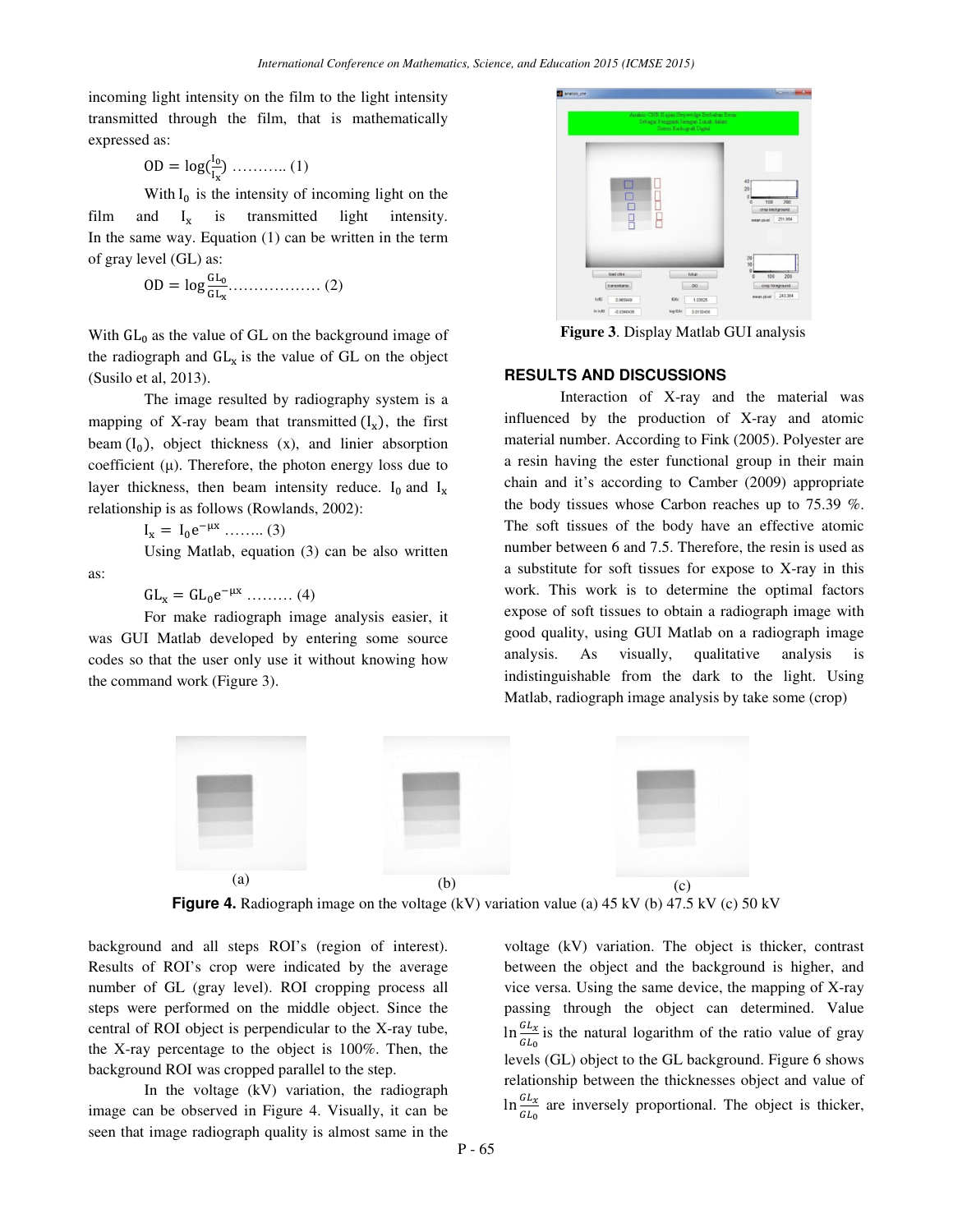the value of  $\ln \frac{GL_x}{GL_0}$  is smaller and then X-ray intensity ratio transmitted to intensity X-ray is greater. Since the larger ratio, contrast of the radiograph image is higher. Therefore, the value of  $\ln \frac{GL_{\chi}}{GL_0}$  indicate the transmission energy of X-rays passing through the object.





In quantitative analysis, the graph on Figure 5 shows value of voltage 45 kV, where every thickness has a smaller value of  $\ln \frac{GL_x}{GL_0}$  smaller than that of other. While the voltage (kV) variation, the value of 45 kV is optimal voltage for presenting the image of a radiograph with good quality. The value of  $\ln \frac{GL_x}{GL_0}$  form a pattern of linear line generally, but the line does not have linearity with a thickness of 4.5 to 7.5 cm due to the effect of Heel, which allows the thickness of 1.5 and 3 cm percentage of X-rays does not reach to 100%.

In the voltage (kV) variation, 45 kV is optimal voltage, so the FFD variation (cm), used a value of 45 kV voltage, current of 32 mA and exposure time of 0.1 seconds. Qualitative analysis can be seen on Figure 6, whose the radiographs image is increasingly contrast when FFD increases.







**Figure 7** Relationship between thicknesses (cm) and value of  $\ln \frac{GL_x}{GL_0}$  on FFD variation (cm)

Quantitative analysis, Figure 7 shows the relationship between thicknesses object (cm) and value of  $\ln \frac{GL_x}{GL_0}$  that is inversely proportional. The FFD is greater, the relationship between thickness (cm) and value of  $\ln \frac{GL_x}{GL_0}$  tends to be linier. Using simple linear line analysis, it was obtained gradient value. According to the equation (4), the gradient value indicate the linier absorption coefficient value. The gradient value is negative, so the linier absorption coefficient value is positive. The further distance, the linier absorption coefficient value is greater, and vice versa. The average squares regression  $(R^2)$  is 0.981, so it can be concluded that there is a positive and significant correlation between thickness (cm) and value of  $\ln \frac{GL_x}{GL_0}$ . Since this is influenced by the Heel effect, according to Carroll (2001)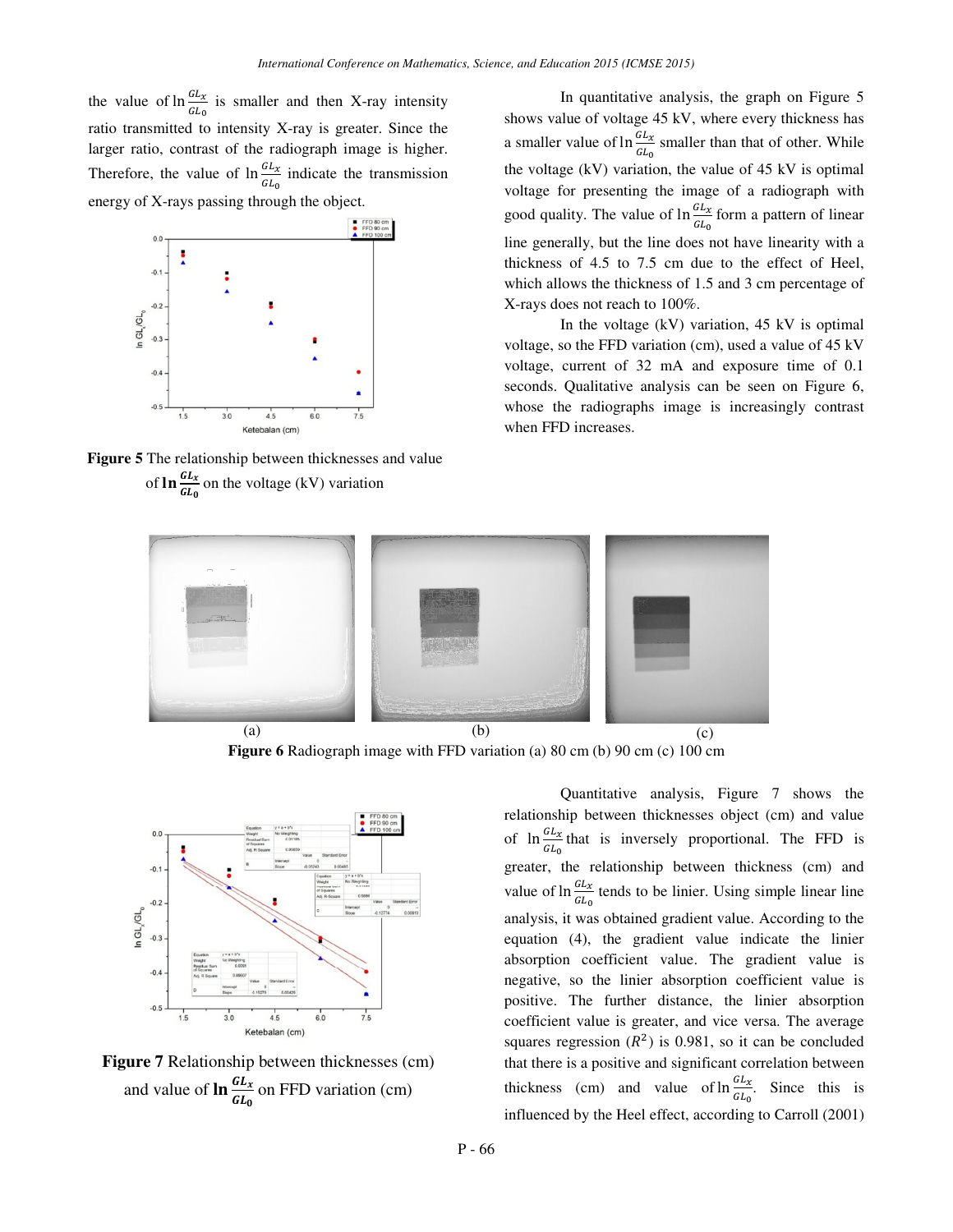the further FFD, the region having a percentage of the intensity of X-rays 100% is greater. On the charts, FFD 100 cm forms a linear pattern than the other. Since the object receives the same percentage of the x-ray intensity in every object thickness, the FFD 100 cm is optimal.

The OD measurement used gray level (GL), the voltage (kV) and FFD (cm) variation have exponential pattern. In Figure 9 and 10, the cathode-anode voltage value



**Figure 9** Relationship between thicknesses (cm) and  $\log \frac{GL_0}{GL_x}$  on voltage (kV) variation

## **CONCLUSION**

Polyester Resins can be used a material to compete soft tissue in X-ray exposing. To get a good image of the radiograph, it can be done by image contrast which is influenced by expose and geometry factors, so in this work it was conducted variation of voltage (kV) and FFD (cm). This work also obtained optimal expose voltage at currents of 32 mA and exposure time of 0.1 seconds at 45 kV and FFD of 100 cm. The result showed the relationship between thicknesses object to the value of  $\ln$   $[$   $[$   $GL$  $]$   $_x$ /  $[$   $GL$  $]$   $_0$   $]$  , so the ratio of the xray intensity transmitted to the X-rays is greater. The larger ratio, contrast of radiograph image is higher. Therefore, the value of ln  $[[GL]_{X}/[[GL]_{0}]_{0}$ indicates the transmission energy of X-rays passing through the object. Optical density (OD) measurement in the variation of the voltage (kV) and FFD (cm) showed exponential pattern between thicknesses (cm) and value of  $log$   $[GL]$   $[OL]$   $K$  , so the value of  $log$   $[$   $[$   $GL$   $]$   $O$ /  $[$   $GL$   $]$   $x$   $]$  indicates the radiograph image contrast.

### **BIBLIOGRAPHY**

increases then  $\log \frac{GL_0}{GL_x}$  value is smaller generally and vice versa. According to Bushong (2001) as optical density as greater than the contrast radiographs image is higher, and vice versa. Therefore the value of  $\log \frac{GL_0}{GL_x}$  is greater which indicates the higher radiographs image contrast. The result obtained by Susilo (2013) dan Fahmi (2008).



**Figure 10** Relationship between thicknesses (cm) and  $\log \frac{GL_0}{GL_x}$  on FFD variation (cm)

- Astuty, S.D. 2012. *Uji Karakterisasi Kualitas Radiasi Sinar X Sebagai Parameter Quality Control*. JFFMU Hasanuddi - 222.124.222.229.
- Bontrager, K.L.2010. *Radiographic Positioning and Related Anatomy*. ISBN: 978-0-323-05410-2
- Bushong, S.C.2001. *Radiologic Science for*  Technologists (7<sup>th</sup> ed.). U. S of America: A Harcourt Health Science Company
- Camber, H. & T. E. Jhonson. 2009*. Introduction to Physics Health (*4<sup>th</sup> ed.). ISBN 978-0-07-164323-8
- Carroll, Q.B. 2011. *Radiography in the Digital Age Physics-Exposure-Radiation Biology*. ISBN 978-0-398-08647-3
- Fahmi, A, K. S. Firdaussi, W. S. Budi. 2008. *Pengaruh Faktor Eksposi pada Pemeriksaan Abdomen Terhadap Kualitas Radiograf dan Paparan Radiasi Menggunakan Computed Radiografi*. ISSN: 1410-9662
- Fink, J. Karl. 2005. *Reactive Polymers Fundamentals and Applications*. ISBN: 0-8155-1515-4 (William Andrew, Inc.)
- Fridawanty, A.2012. *Variasi Pemilihan Faktor Expose Terhadap Kontras pada Teknik Radiografi*